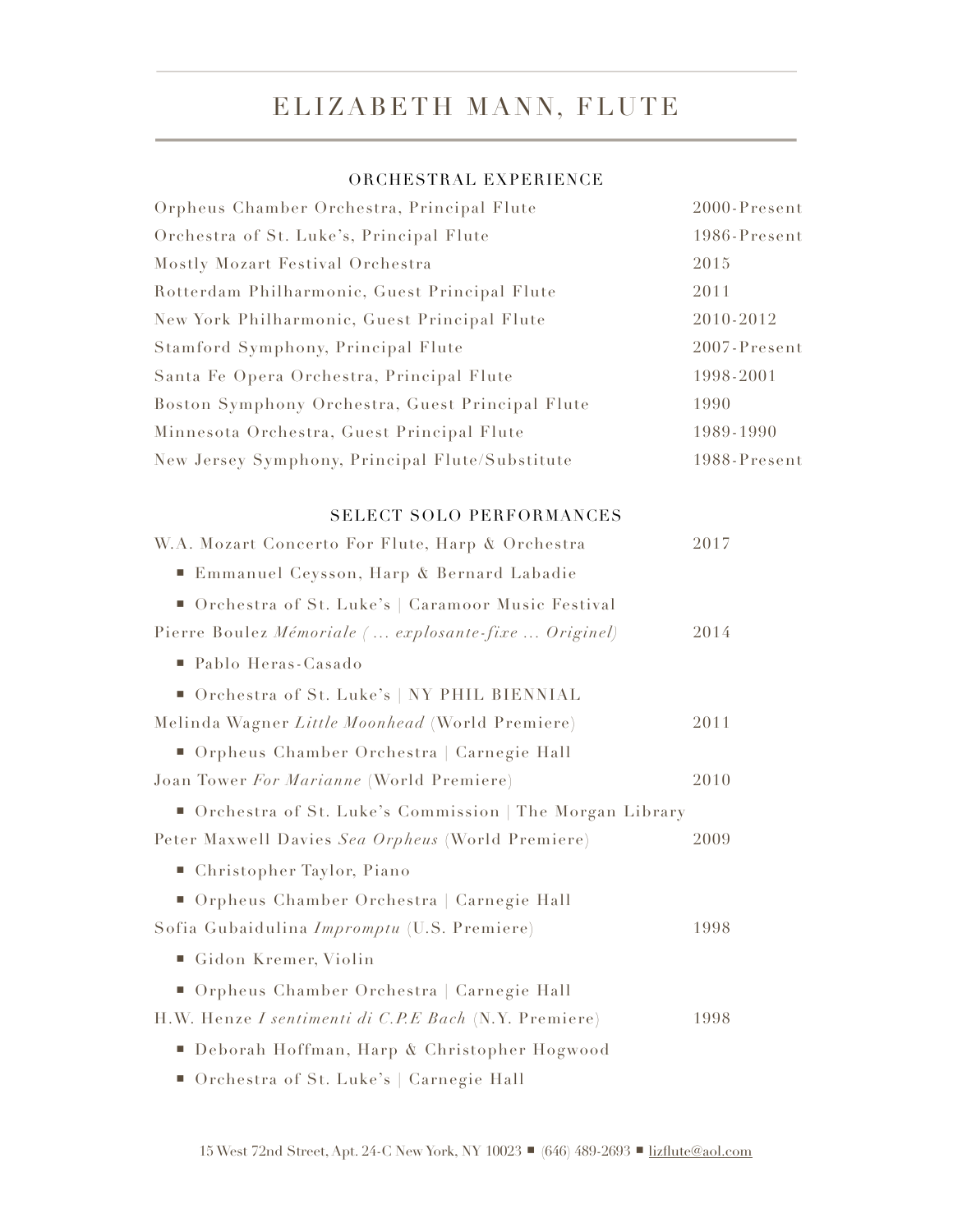#### CHAMBER MUSIC & FESTIVALS

| Orpheus Chamber Ensemble                              | 1990-Present |
|-------------------------------------------------------|--------------|
| <b>St. Luke's Chamber Ensemble</b>                    | 1988-Present |
| Dorian Wind Quintet                                   | 1984-1994    |
| NY PHIL BIENNIAL                                      | 2014         |
| CONTACT! The New-Music Series (New York Philharmonic) | 2012         |
| Portland Chamber Music Festival Chamber               | 2004-Present |
| Santa Fe Chamber Music Festival                       | 1998-2001    |
| Tanglewood Music Festival                             | 1995-2012    |
| Lockenhaus Chamber Music Festival (Austria)           | 1990-1992    |
| Caramoor Music Festival                               | 1990-Present |
| <b>Blossom Music Festival</b>                         | 1990-Present |
| White Light Festival (Lincoln Center)                 | 1988-Present |
| Aldeburgh Festival (U.K.)                             | 1988-Present |

#### PEDAGOGY

| Mannes School of Music   The New School                                         | 2019-Present    |
|---------------------------------------------------------------------------------|-----------------|
| NY02   Carnegie Hall                                                            | 2016            |
| Access Orpheus   Orpheus Chamber Orchestra                                      | $2015$ -Present |
| Ensemble Connect   Carnegie Hall                                                | 2013-Present    |
| Orpheus Leadership Institute   Orpheus Chamber Orchestra                        | 2012-Present    |
| Colorado College Summer Music Festival                                          | 1988-Present    |
| Masterclasses: The Juilliard School, Stony Brook University, Princeton          |                 |
| University, Indiana University, The Paris Conservatory, University of Illinois, |                 |
| Montclair State University                                                      |                 |

## ADJUDICATION

 The Juilliard School Flute Competition, The Juilliard School Concerto Competition, The Juilliard School Pre-College Competition, Manhattan School of Music, Ensemble Connect | Carnegie Hall

## EDUCATION

 The Juilliard School, Bachelor of Music New England Conservatory Preparatory School Teachers: Julius Baker & James Pappoutsakis